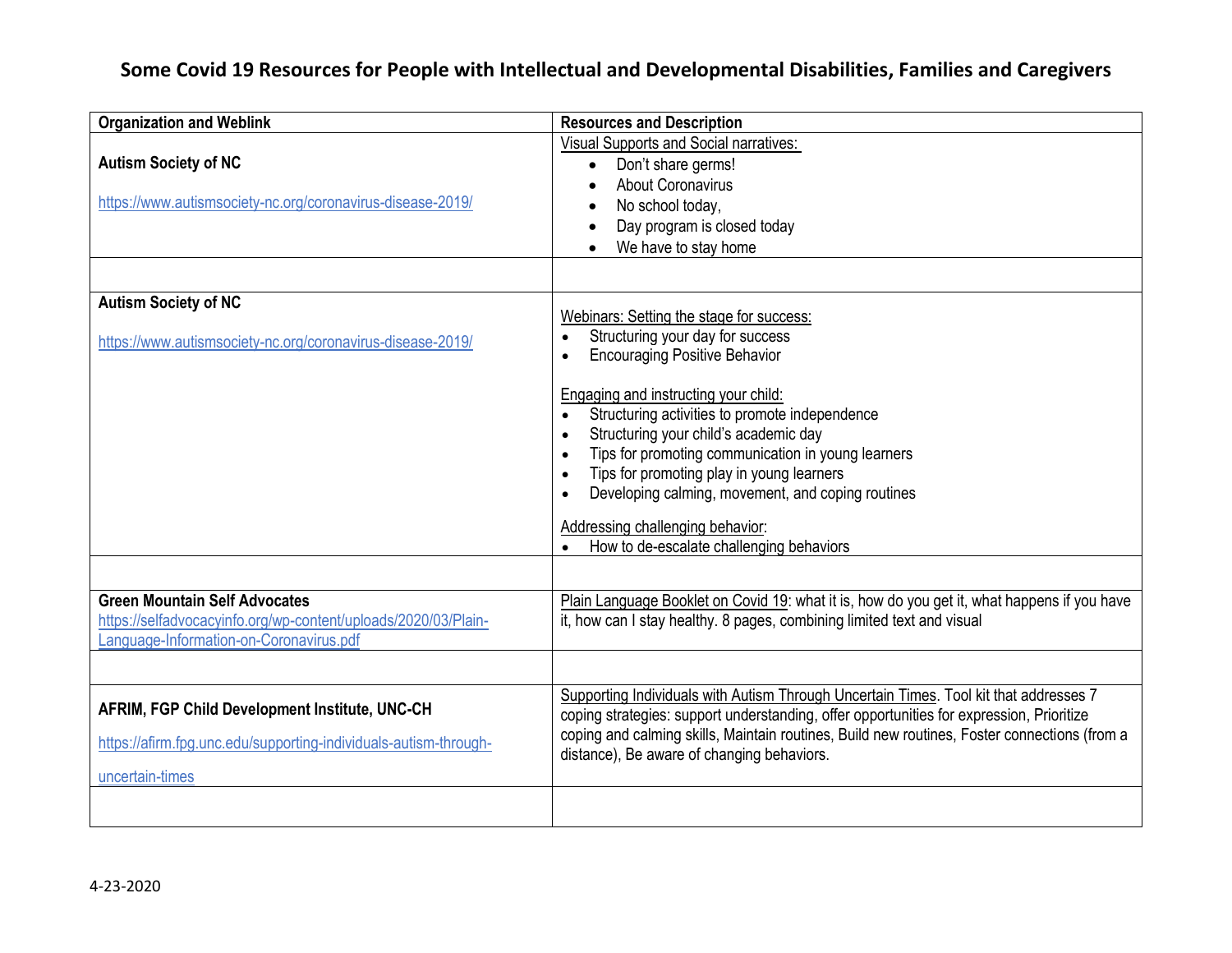## **Some Covid 19 Resources for People with Intellectual and Developmental Disabilities, Families and Caregivers**

| Organization                                                                                                                                                     | <b>Resource Description</b>                                                                                                                                                                                                                                                                                          |
|------------------------------------------------------------------------------------------------------------------------------------------------------------------|----------------------------------------------------------------------------------------------------------------------------------------------------------------------------------------------------------------------------------------------------------------------------------------------------------------------|
| <b>Health Care Access Research and Developmental Disabilities</b><br>https://mailchi.mp/4fcaf79dafe5/covid-19-hcardd                                             | My Plan for Being Safe: booklet that covers what is covid 19m how to stay safe, getting<br>ready to stay at home, how I can help myself. Visuals and limited text                                                                                                                                                    |
| <b>The Autism Educator</b><br>https://littlepuddins.ie/wp-content/uploads/2020/03/The-Corona-Virus-<br>Free-Printable-Updated-2-The-Autism-Educator-.pdf         | What is the Coronavirus?<br>Social Narrative to help alleviate fears and anxiety many children may be experiencing at<br>this time.                                                                                                                                                                                  |
| <b>Health Risk Screening Inc.</b><br>https://hrstonline.com/                                                                                                     | <b>Infection Video</b><br>22-minute eLearn module. Written for Direct Support Professionals and others to learn the<br>basics of infection control and what to do when infection is identified in someone they<br>support.                                                                                           |
| North Carolina Council on Developmental Disabilities<br>https://nccdd.org/news-media/blog/51-health/931-covid-19-resources-<br>for-people-with-disabilities.html | Covid-19 resource page,<br>List of resources including emergency picture aid, prevention recommendations with visuals                                                                                                                                                                                                |
| <b>National Alliance of Direct Support Professionals</b><br>https://www.youtube.com/watch?v=ud4Q4e_hcuw&t=14s                                                    | The Role of the DSP (Direct Support Professional) and The Coronavirus webinar.<br>Covers guidelines for understanding the virus, protecting individuals they support in the<br>community and what the DSP can do to mitigate the risk of the virus and minimize the<br>confusion, anxiety and fears about the virus. |
| <b>Hesperian Health Guides</b><br>https://en.hesperian.org/hhg/Cononavirus?utm                                                                                   | Coronavirus Fact Sheet in MULTIPLE languages                                                                                                                                                                                                                                                                         |
| <b>Stony Brook University</b><br>https://cpb-us-<br>e1.wpmucdn.com/you.stonybrook.edu/dist/a/4436/files/2020/04/COVID-<br>19-Form_NC_Fill.pdf                    | Preparing Individuals with Intellectual/Developmental Disabilities for Medical Treatment at<br>Hospitals: a fillable form to help medical providers know the person with an I/DD, in case<br>they need to go to the hospital                                                                                         |
|                                                                                                                                                                  |                                                                                                                                                                                                                                                                                                                      |